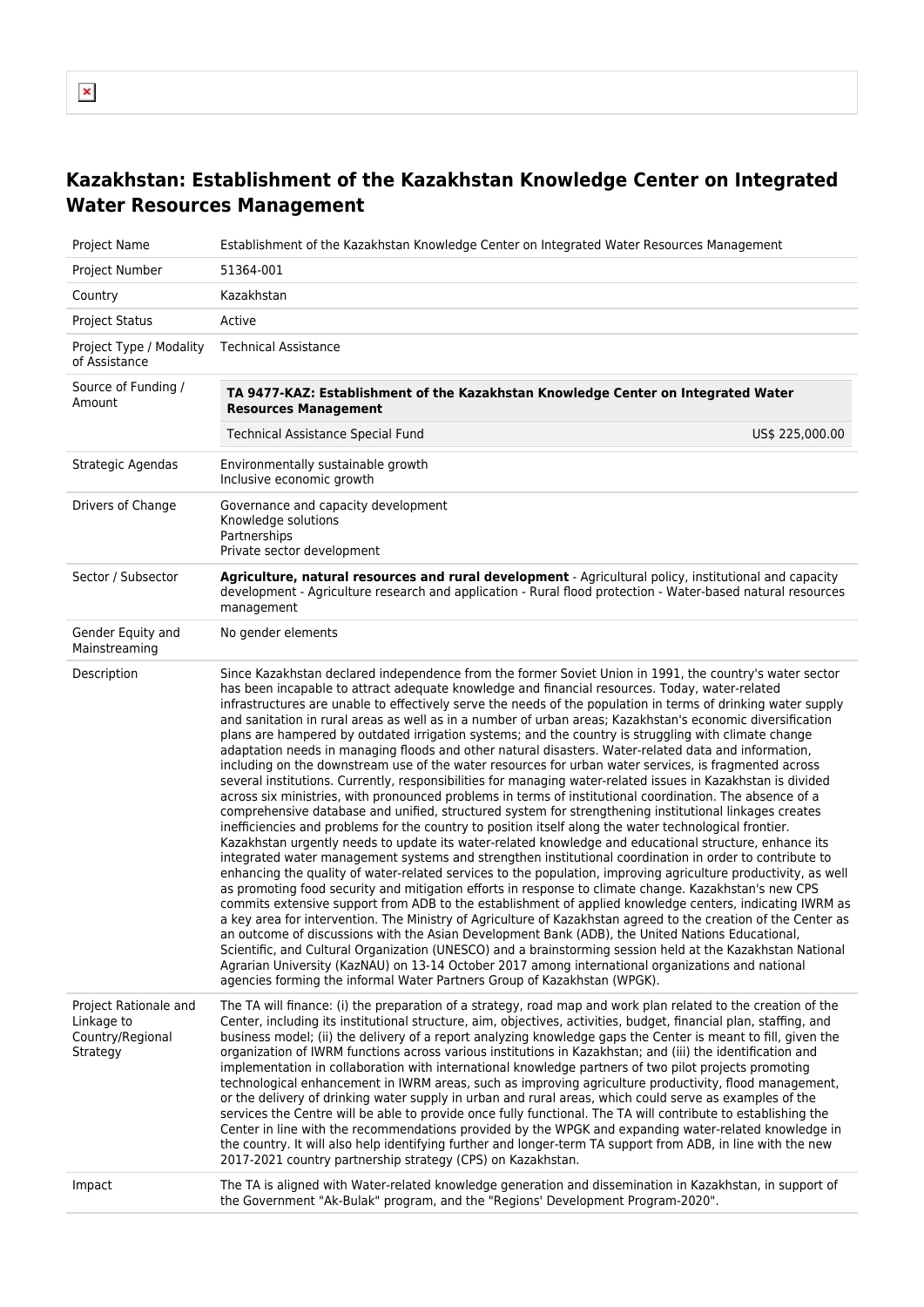| <b>Project Outcome</b>                                                                                                                                                                                                                                                                                                                                                                                                                                                                                                                                                                                                                                                                             |                                                                   |                                                                                                                                                                                                                                                                                                                                                                                                                                             |  |  |  |  |
|----------------------------------------------------------------------------------------------------------------------------------------------------------------------------------------------------------------------------------------------------------------------------------------------------------------------------------------------------------------------------------------------------------------------------------------------------------------------------------------------------------------------------------------------------------------------------------------------------------------------------------------------------------------------------------------------------|-------------------------------------------------------------------|---------------------------------------------------------------------------------------------------------------------------------------------------------------------------------------------------------------------------------------------------------------------------------------------------------------------------------------------------------------------------------------------------------------------------------------------|--|--|--|--|
| Description of Outcome                                                                                                                                                                                                                                                                                                                                                                                                                                                                                                                                                                                                                                                                             |                                                                   | Kazakhstan Knowledge Center on Integrated Water Resource<br>Management established                                                                                                                                                                                                                                                                                                                                                          |  |  |  |  |
| Progress Toward Outcome                                                                                                                                                                                                                                                                                                                                                                                                                                                                                                                                                                                                                                                                            |                                                                   |                                                                                                                                                                                                                                                                                                                                                                                                                                             |  |  |  |  |
| <b>Implementation Progress</b>                                                                                                                                                                                                                                                                                                                                                                                                                                                                                                                                                                                                                                                                     |                                                                   |                                                                                                                                                                                                                                                                                                                                                                                                                                             |  |  |  |  |
| Description of Project Outputs                                                                                                                                                                                                                                                                                                                                                                                                                                                                                                                                                                                                                                                                     |                                                                   | 1. Center's Strategy, Roadmap and Workplan prepared and endorsed<br>2. Water-related knowledge gaps in Kazakhstan delivered<br>3. Two pilot projects promoting Kazakhstan's technological<br>enhancement in IWRM identified and implemente<br>2. Report identifying water-related knowledge gaps in Kazakhstan<br>delivered<br>3. Two pilot projects promoting Kazakhstan's technological<br>enhancement in IWRM identified and implemented |  |  |  |  |
| Status of Implementation Progress (Outputs, Activities, and<br>Issues)                                                                                                                                                                                                                                                                                                                                                                                                                                                                                                                                                                                                                             |                                                                   |                                                                                                                                                                                                                                                                                                                                                                                                                                             |  |  |  |  |
| Geographical Location                                                                                                                                                                                                                                                                                                                                                                                                                                                                                                                                                                                                                                                                              |                                                                   | Nation-wide                                                                                                                                                                                                                                                                                                                                                                                                                                 |  |  |  |  |
|                                                                                                                                                                                                                                                                                                                                                                                                                                                                                                                                                                                                                                                                                                    |                                                                   |                                                                                                                                                                                                                                                                                                                                                                                                                                             |  |  |  |  |
|                                                                                                                                                                                                                                                                                                                                                                                                                                                                                                                                                                                                                                                                                                    | <b>Summary of Environmental and Social Aspects</b>                |                                                                                                                                                                                                                                                                                                                                                                                                                                             |  |  |  |  |
| <b>Environmental Aspects</b>                                                                                                                                                                                                                                                                                                                                                                                                                                                                                                                                                                                                                                                                       |                                                                   |                                                                                                                                                                                                                                                                                                                                                                                                                                             |  |  |  |  |
| Involuntary Resettlement                                                                                                                                                                                                                                                                                                                                                                                                                                                                                                                                                                                                                                                                           |                                                                   |                                                                                                                                                                                                                                                                                                                                                                                                                                             |  |  |  |  |
| Indigenous Peoples                                                                                                                                                                                                                                                                                                                                                                                                                                                                                                                                                                                                                                                                                 |                                                                   |                                                                                                                                                                                                                                                                                                                                                                                                                                             |  |  |  |  |
|                                                                                                                                                                                                                                                                                                                                                                                                                                                                                                                                                                                                                                                                                                    | <b>Stakeholder Communication, Participation, and Consultation</b> |                                                                                                                                                                                                                                                                                                                                                                                                                                             |  |  |  |  |
| During Project Design                                                                                                                                                                                                                                                                                                                                                                                                                                                                                                                                                                                                                                                                              |                                                                   |                                                                                                                                                                                                                                                                                                                                                                                                                                             |  |  |  |  |
| During Project Implementation                                                                                                                                                                                                                                                                                                                                                                                                                                                                                                                                                                                                                                                                      |                                                                   |                                                                                                                                                                                                                                                                                                                                                                                                                                             |  |  |  |  |
|                                                                                                                                                                                                                                                                                                                                                                                                                                                                                                                                                                                                                                                                                                    |                                                                   |                                                                                                                                                                                                                                                                                                                                                                                                                                             |  |  |  |  |
| <b>Business Opportunities</b>                                                                                                                                                                                                                                                                                                                                                                                                                                                                                                                                                                                                                                                                      |                                                                   |                                                                                                                                                                                                                                                                                                                                                                                                                                             |  |  |  |  |
| Consulting<br>12. ADB will engage three international consultants for a total of five person-months and national consultants for a<br><b>Services</b><br>total 16 person-months in accordance with ADB's Procurement Policy (2017, as amended from time to time) and<br>associated project administration instructions and TA staff instructions. Individual Consultants are being recruited<br>as the number of consultants is small and there is no major shared output required. ADB will administer the TA and<br>organize workshops as needed. The TA proceeds will be disbursed in accordance with ADB's Technical Assistance<br>Disbursement Handbook (2010, as amended from time to time). |                                                                   |                                                                                                                                                                                                                                                                                                                                                                                                                                             |  |  |  |  |
| Responsible ADB Officer                                                                                                                                                                                                                                                                                                                                                                                                                                                                                                                                                                                                                                                                            |                                                                   | Abuov, Kenzhekhan                                                                                                                                                                                                                                                                                                                                                                                                                           |  |  |  |  |
| Responsible ADB Department                                                                                                                                                                                                                                                                                                                                                                                                                                                                                                                                                                                                                                                                         |                                                                   | Central and West Asia Department                                                                                                                                                                                                                                                                                                                                                                                                            |  |  |  |  |
| Responsible ADB Division                                                                                                                                                                                                                                                                                                                                                                                                                                                                                                                                                                                                                                                                           |                                                                   | Kazakhstan Resident Mission                                                                                                                                                                                                                                                                                                                                                                                                                 |  |  |  |  |
| <b>Executing Agencies</b>                                                                                                                                                                                                                                                                                                                                                                                                                                                                                                                                                                                                                                                                          |                                                                   | Ministry of Agriculture<br>36 Kenesary Street<br>010000 Astana<br>Kazakhstan                                                                                                                                                                                                                                                                                                                                                                |  |  |  |  |
| <b>Timetable</b>                                                                                                                                                                                                                                                                                                                                                                                                                                                                                                                                                                                                                                                                                   |                                                                   |                                                                                                                                                                                                                                                                                                                                                                                                                                             |  |  |  |  |
| Concept Clearance                                                                                                                                                                                                                                                                                                                                                                                                                                                                                                                                                                                                                                                                                  |                                                                   | 04 Oct 2019                                                                                                                                                                                                                                                                                                                                                                                                                                 |  |  |  |  |
| <b>Fact Finding</b>                                                                                                                                                                                                                                                                                                                                                                                                                                                                                                                                                                                                                                                                                |                                                                   | $\blacksquare$                                                                                                                                                                                                                                                                                                                                                                                                                              |  |  |  |  |
| <b>MRM</b>                                                                                                                                                                                                                                                                                                                                                                                                                                                                                                                                                                                                                                                                                         |                                                                   |                                                                                                                                                                                                                                                                                                                                                                                                                                             |  |  |  |  |
| Approval                                                                                                                                                                                                                                                                                                                                                                                                                                                                                                                                                                                                                                                                                           |                                                                   | 11 Dec 2017                                                                                                                                                                                                                                                                                                                                                                                                                                 |  |  |  |  |
| <b>Last Review Mission</b>                                                                                                                                                                                                                                                                                                                                                                                                                                                                                                                                                                                                                                                                         |                                                                   |                                                                                                                                                                                                                                                                                                                                                                                                                                             |  |  |  |  |
| Last PDS Update                                                                                                                                                                                                                                                                                                                                                                                                                                                                                                                                                                                                                                                                                    |                                                                   | 25 Dec 2017                                                                                                                                                                                                                                                                                                                                                                                                                                 |  |  |  |  |
|                                                                                                                                                                                                                                                                                                                                                                                                                                                                                                                                                                                                                                                                                                    |                                                                   |                                                                                                                                                                                                                                                                                                                                                                                                                                             |  |  |  |  |

## **TA 9477-KAZ**

**Milestones**